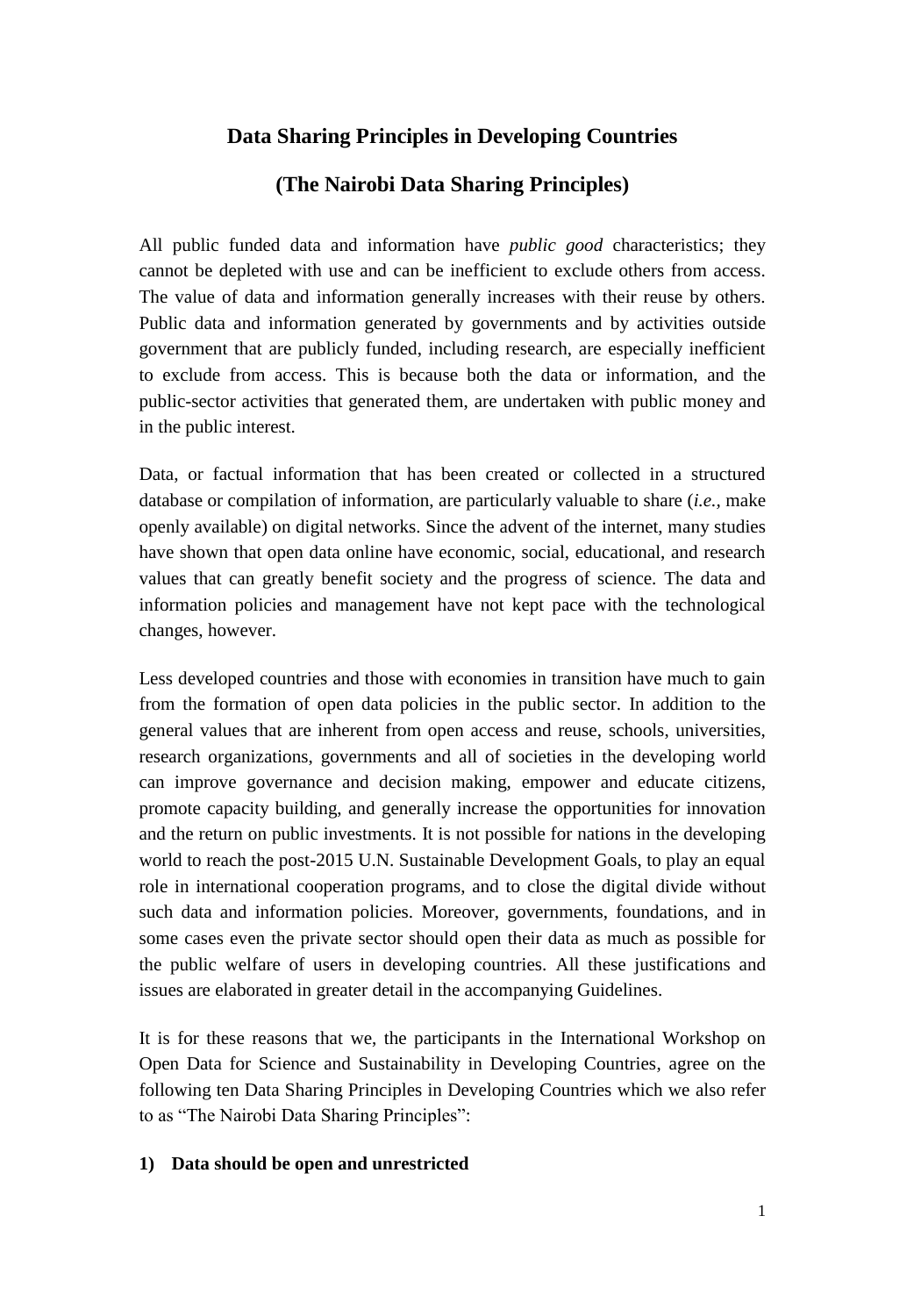Data generated with public support, including private foundations, should be openly accessible and subject to unrestricted (re)use, absent specific, justified reasons to the contrary (see Principle 10). Openness is especially beneficial for development purposes and research uses, but can benefit all society equally and have a multiplier effect on the economy.

### **2) Data should be free to the end users**

In most cases, any cost for access is an insurmountable barrier to users in the developing world. Therefore, data should be free online to the user. In some special cases, access to data may be no more than the marginal cost of filling a user request. At the same time, it is recognized that adequate preparation and open availability of data require sufficient financial support (see Principle 7).

#### **3) Data should be informative and assessed for quality**

Data should be of known quality and integrity, and should be organized and described (with metadata) in datasets sufficient to allow them to be understood and effectively (re)used by others. Baseline technical and management standards need to be established, especially in the developing world where state-of-the art practices are not yet as prevalent. Adequate preparation and the use of non-proprietary software are especially important for any datasets expected to have long-term value.

#### **4) Data sharing should be timely**

Once datasets are sufficiently informative and quality controlled, they should be released as quickly as possible. This can be done in steps, starting with the metadata to avoid duplication. In some cases, such as public emergencies and disasters, open release of relevant data should be an immediate priority. In other cases, such as research, data should be openly available no later than upon the publication or patenting of results. Users in developing countries have the most to gain from such policies.

#### **5) Data should be easy to find and access**

Upon the public release of any dataset, the provider should promote ease of access by the broadest user base. Diverse means of publication should be considered in recognition of potential connectivity and other technological challenges.

#### **6) Data should be interoperable, when necessary**

If data from a dataset are likely to be combined with data from one or more other datasets (e.g., in geospatially referenced research), special attention should be given to making such data technically, semantically, and legally interoperable.